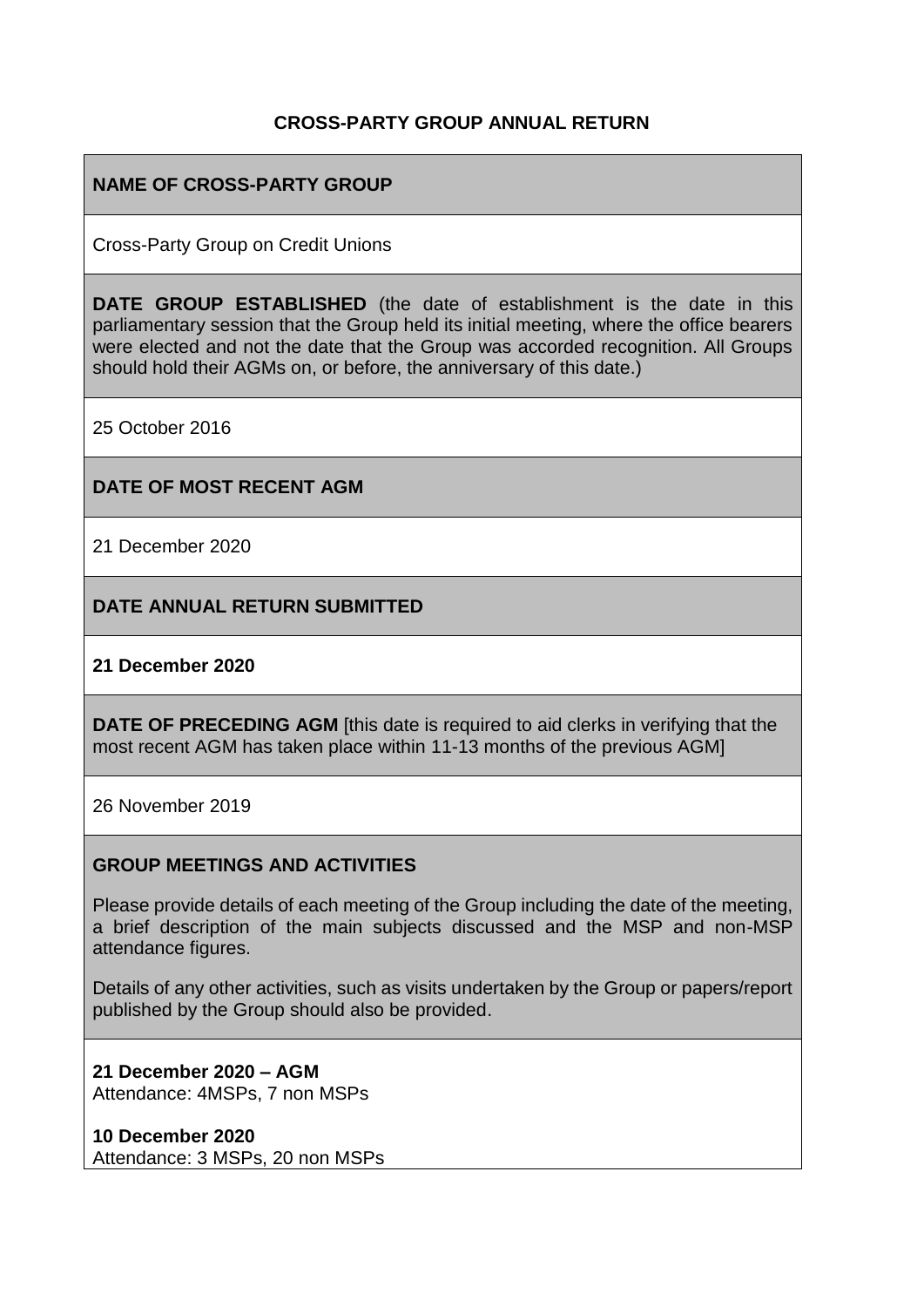Topics: The ongoing impact of Covid-19, Sustainability in the credit union sector, Scottish Government Support in 2020, and Priorities for 2021

**24th June 2020** 2 MSPs and 36 Non-MSPs in attendance. Topic: Impact of COVID-19

## **MSP MEMBERS OF THE GROUP**

Please provide names and party designation of all MSP members of the Group.

Claudia Beamish MSP, Scottish Labour Party

Tom Mason MSP, Scottish Conservative & Unionist Party

Angus MacDonald MSP, Scottish National Party

James Kelly MSP, Scottish Labour Party

Johann Lamont MSP, Scottish Labour Party

Pauline McNeill MSP, Scottish Labour Party

Ruth Maguire MSP, Scottish National Party

Andy Wightman MSP, Independent

# **NON-MSP MEMBERS OF THE GROUP**

For organisational members please provide only the name of the organisation, it is not necessary to provide the name(s) of individuals who may represent the organisation at meetings of the Group.

| <b>Individuals</b> |                                                 |
|--------------------|-------------------------------------------------|
| Organisations      | <b>Association of British Credit Unions Ltd</b> |

## **GROUP OFFICE BEARERS**

Please provide names for all office bearers. The minimum requirement is that two of the office bearers are MSPs and one of these is Convener – beyond this it is a matter for the Group to decide upon the office bearers it wishes to have. It is permissible to have more than one individual elected to each office, for example, co-conveners or multiple deputy conveners.

| Convener | Claudia Beamish MSP |
|----------|---------------------|
|----------|---------------------|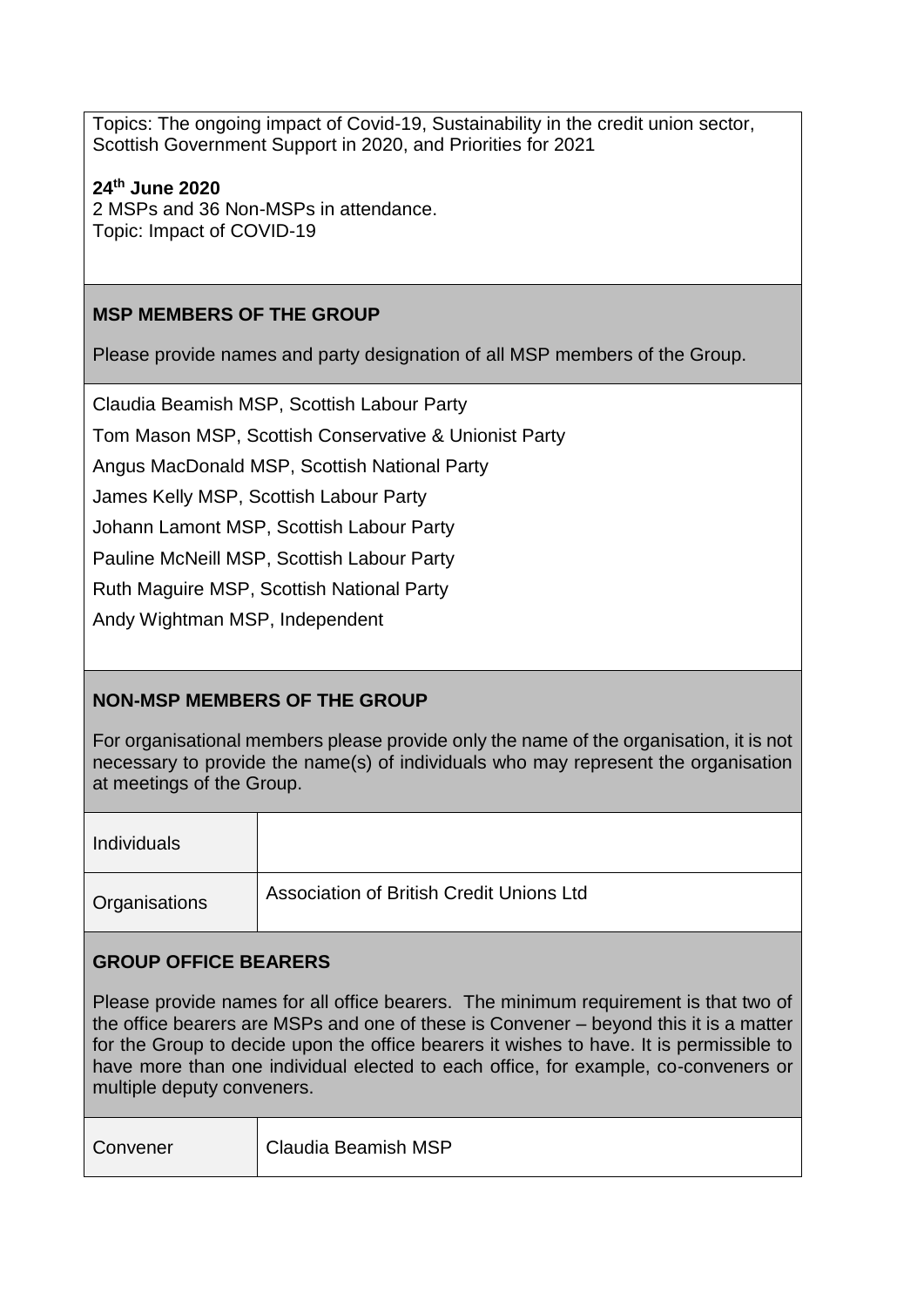| <b>Deputy Convener</b> | Johann Lamont MSP |
|------------------------|-------------------|
| Secretary              | N/A               |
| Treasurer              | N/A               |

## **FINANCIAL BENEFITS OR OTHER BENEFITS RECEIVED BY THE GROUP**

Please provide details of any financial or material benefit(s) received from a single source in a calendar year which has a value, either singly or cumulatively, of more than £500. This includes donations, gifts, hospitality or visits and material assistance such as secretariat support.

Details of material support should include the name of the individual providing support, the value of this support over the year, an estimate of the time spent providing this support and the name of the organisation that this individual is employed by / affiliated to in providing this support.

Groups should provide details of the date on which the benefit was received, the value of the benefit and a brief description of the benefit.

If the Group is not disclosing any financial information please tick the box to confirm that the Group has considered the support received, but concluded it totalled under the threshold for disclosure (£500).

The Association of British Credit Unions has provided secretariat support for approximately 8 days per year at an estimated value of £1000.

# **SUBSCRIPTION CHARGED BY THE GROUP**

Please provide details of the amount charged and the purpose for which the subscription is intended to be used.

N/A

# **CONVENER CONTACT DETAILS**

| Name          | Claudia Beamish MSP     |
|---------------|-------------------------|
| Parliamentary | M <sub>1.10</sub>       |
| address       | The Scottish Parliament |